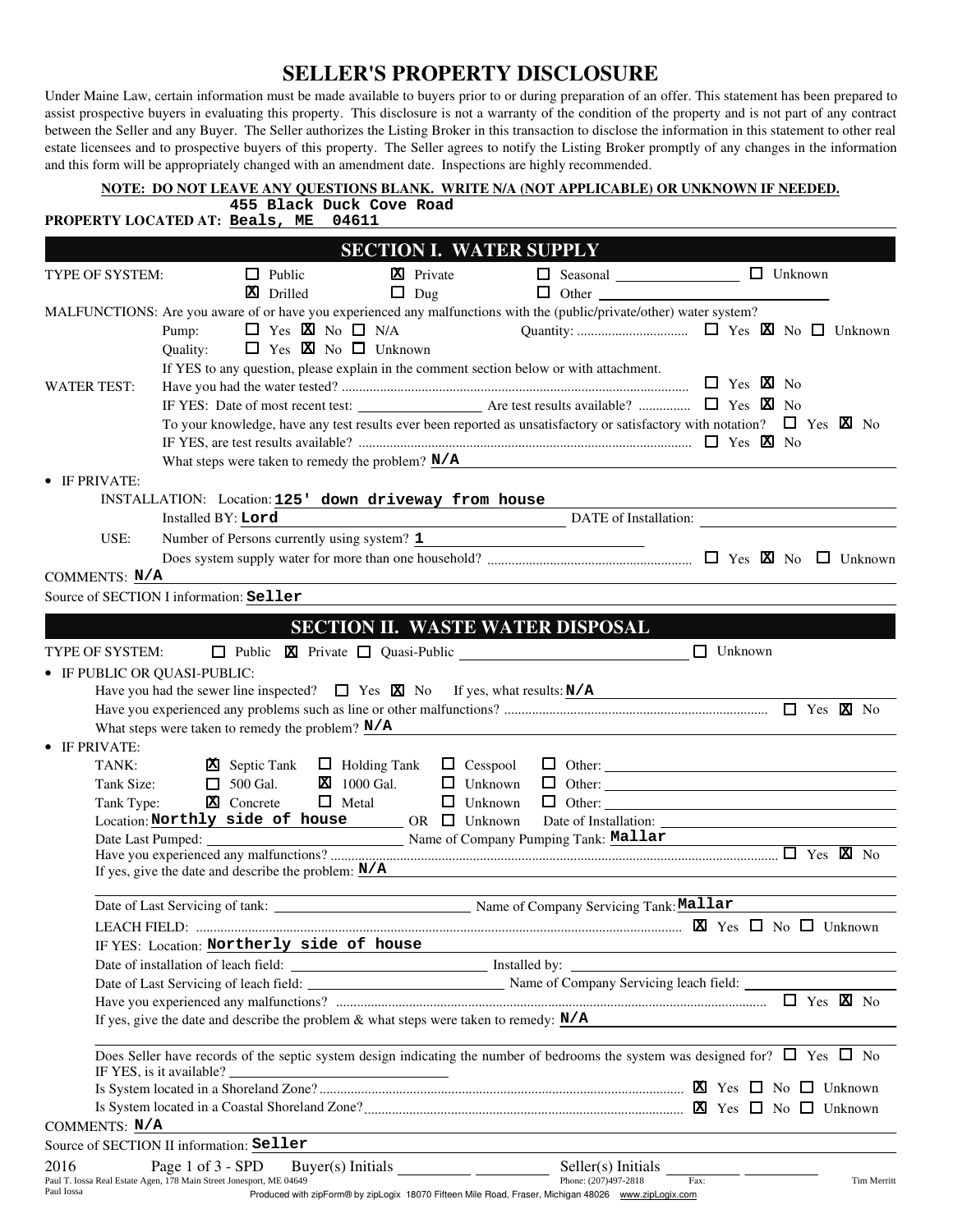| PROPERTY LOCATED AT 455 Black Duck Cove Road, Beals, ME 04611 |  |  |  |  |
|---------------------------------------------------------------|--|--|--|--|
|                                                               |  |  |  |  |

|                                                                                                                                                                                 | SECTION III. HEATING SYSTEM(S)/SOURCES(S) |                                                                                                                  |                                                                     |                           |          |                                          |
|---------------------------------------------------------------------------------------------------------------------------------------------------------------------------------|-------------------------------------------|------------------------------------------------------------------------------------------------------------------|---------------------------------------------------------------------|---------------------------|----------|------------------------------------------|
| Heating System(s)/Source(s)                                                                                                                                                     | <b>SYSTEM1</b>                            | <b>SYSTEM 2</b>                                                                                                  | <b>SYSTEM 3</b>                                                     |                           | SYSTEM 4 |                                          |
| TYPE(S)                                                                                                                                                                         | Forced Hot Air                            | Wood Stove                                                                                                       |                                                                     |                           |          |                                          |
| Age of system(s)/source(s)                                                                                                                                                      | New 2013                                  | Installed 1995                                                                                                   |                                                                     |                           |          |                                          |
| Name of company that services                                                                                                                                                   | Carver Oil                                |                                                                                                                  |                                                                     |                           |          |                                          |
| system(s)/source(s)                                                                                                                                                             |                                           |                                                                                                                  |                                                                     |                           |          |                                          |
| Date of most recent service call                                                                                                                                                |                                           |                                                                                                                  |                                                                     |                           |          |                                          |
| Annual consumption per system/<br>source (i.e., gallons, kilowatt                                                                                                               | 1000 lbs/year of<br>propane               | 2 Cords/year                                                                                                     |                                                                     |                           |          |                                          |
| hours, $\text{cord}(s)$ )                                                                                                                                                       |                                           |                                                                                                                  |                                                                     |                           |          |                                          |
| Malfunction per system(s)/                                                                                                                                                      | None                                      |                                                                                                                  |                                                                     |                           |          |                                          |
| source(s) within past 2 years                                                                                                                                                   | N/A                                       |                                                                                                                  |                                                                     |                           |          |                                          |
| Other pertinent information                                                                                                                                                     |                                           |                                                                                                                  |                                                                     |                           |          |                                          |
| Is there an oil supply line? $\Box$ Yes $\Box$ No $\Box$ Unknown Is it buried? $\Box$ Yes $\boxtimes$ No $\Box$ Unknown Is it Sleeved? $\Box$ Yes $\boxtimes$ No $\Box$ Unknown |                                           |                                                                                                                  |                                                                     |                           |          |                                          |
|                                                                                                                                                                                 |                                           |                                                                                                                  |                                                                     |                           |          |                                          |
|                                                                                                                                                                                 |                                           |                                                                                                                  |                                                                     |                           |          |                                          |
| COMMENTS: N/A                                                                                                                                                                   |                                           |                                                                                                                  |                                                                     |                           |          |                                          |
| Source of SECTION III information: Seller                                                                                                                                       |                                           |                                                                                                                  |                                                                     |                           |          |                                          |
|                                                                                                                                                                                 |                                           |                                                                                                                  |                                                                     |                           |          |                                          |
|                                                                                                                                                                                 |                                           | <b>SECTION IV. HAZARDOUS MATERIAL</b>                                                                            |                                                                     |                           |          |                                          |
| The licensee is disclosing that the Seller is making representations contained herein.                                                                                          |                                           |                                                                                                                  |                                                                     |                           |          |                                          |
| UNDERGROUND STORAGE TANKS - Current or previously existing:<br>A.<br>Are there now, or have there ever been, any underground storage tanks on your property?                    |                                           |                                                                                                                  |                                                                     |                           |          | $\Box$ Yes $\boxtimes$ No $\Box$ Unknown |
| IF YES: Are tanks in current use?                                                                                                                                               | $\Box$ Yes $\boxtimes$ No $\Box$ Unknown  |                                                                                                                  |                                                                     |                           |          |                                          |
| IF NO above: How long have $tank(s)$ been out of service? $N/A$                                                                                                                 |                                           |                                                                                                                  |                                                                     |                           |          |                                          |
| What materials are, or were, stored in the tank(s)? $N/A$                                                                                                                       |                                           |                                                                                                                  |                                                                     |                           |          |                                          |
| Age of $tank(s)$ : $N/A$ Size of $tank(s)$ : $N/A$                                                                                                                              |                                           |                                                                                                                  |                                                                     |                           |          |                                          |
| Location: $N/A$                                                                                                                                                                 |                                           |                                                                                                                  |                                                                     |                           |          |                                          |
| Have you experienced any problems such as leakage? N/A                                                                                                                          |                                           |                                                                                                                  |                                                                     |                           |          |                                          |
|                                                                                                                                                                                 |                                           |                                                                                                                  |                                                                     |                           |          |                                          |
|                                                                                                                                                                                 |                                           |                                                                                                                  |                                                                     |                           |          |                                          |
| COMMENTS:N/A<br>Source of information: Seller                                                                                                                                   |                                           |                                                                                                                  |                                                                     |                           |          |                                          |
| ASBESTOS - Current or previously existing:<br>В.                                                                                                                                |                                           |                                                                                                                  |                                                                     |                           |          |                                          |
|                                                                                                                                                                                 |                                           |                                                                                                                  |                                                                     |                           |          |                                          |
| $\bullet$ in the siding?                                                                                                                                                        | $\Box$ Yes $\boxtimes$ No $\Box$ Unknown  |                                                                                                                  | • in the roofing shingles? $\Box$ Yes $\boxtimes$ No $\Box$ Unknown |                           |          |                                          |
| $\bullet$ in flooring tiles?                                                                                                                                                    | $\Box$ Yes $\boxtimes$ No $\Box$ Unknown  |                                                                                                                  | • other: $\Box$ Yes $\boxtimes$ No $\Box$ Unknown                   |                           |          |                                          |
| Source of information: Seller                                                                                                                                                   |                                           |                                                                                                                  |                                                                     |                           |          |                                          |
| COMMENTS: N/A                                                                                                                                                                   |                                           |                                                                                                                  |                                                                     |                           |          |                                          |
| RADON/AIR - Current or previously existing:<br>C.                                                                                                                               |                                           |                                                                                                                  |                                                                     |                           |          |                                          |
|                                                                                                                                                                                 |                                           |                                                                                                                  |                                                                     |                           |          |                                          |
| IF YES: Date: $N/A$<br>IF YES: Date: $N/A$<br>If applicable, What remedial steps were taken? $N/A$                                                                              |                                           |                                                                                                                  | <u> 1980 - Johann Barn, mars ann an t-</u>                          |                           |          |                                          |
|                                                                                                                                                                                 |                                           |                                                                                                                  |                                                                     |                           |          |                                          |
| Are test results available?                                                                                                                                                     |                                           | $\Box$ Yes $\dot{\mathbf{\Sigma}}$ No Results & Comments: N/A                                                    | <u> 1989 - Johann Stoff, fransk politik (d. 1989)</u>               |                           |          |                                          |
| Source of information: Seller                                                                                                                                                   |                                           | <u> 1989 - Andrea Stadt Britain, amerikansk politik (* 1958)</u>                                                 |                                                                     |                           |          |                                          |
| RADON/WATER - Current or previously existing:<br>D.                                                                                                                             |                                           |                                                                                                                  |                                                                     |                           |          |                                          |
|                                                                                                                                                                                 |                                           |                                                                                                                  |                                                                     |                           |          |                                          |
| IF YES: Date: $N/A$ By: $N/A$ By: $N/A$ By: $N/A$ By: $N/A$ Pesults: $N/A$ If applicable, What remedial steps were taken? $N/A$                                                 |                                           |                                                                                                                  |                                                                     |                           |          |                                          |
|                                                                                                                                                                                 |                                           |                                                                                                                  |                                                                     |                           |          |                                          |
| Are test results available?                                                                                                                                                     |                                           | $\Box$ Yes $\dot{\boxtimes}$ No Results & Comments: $N/A$                                                        |                                                                     |                           |          |                                          |
| Source of information: Seller                                                                                                                                                   |                                           |                                                                                                                  |                                                                     |                           |          |                                          |
| LEAD-BASED PAINT/PAINT HAZARDS - Current or previously existing: (Note: Lead-based paint is most commonly found in homes<br>Е.<br>constructed prior to 1978)                    |                                           |                                                                                                                  |                                                                     |                           |          |                                          |
| Is there now or has there ever been lead-based paint and/or lead-based paint hazards on the property?                                                                           |                                           |                                                                                                                  |                                                                     |                           |          | $\Box$ Yes $\boxtimes$ No $\Box$ Unknown |
|                                                                                                                                                                                 |                                           |                                                                                                                  |                                                                     |                           |          | $\Box$ Unknown but possible due to age   |
| IF YES, describe location and the basis for the determination: $N/A$                                                                                                            |                                           |                                                                                                                  |                                                                     |                           |          |                                          |
| Do you know of any records or reports pertaining to such lead-based paint or lead-based paint hazards:                                                                          |                                           |                                                                                                                  |                                                                     | $\Box$ Yes $\boxtimes$ No |          |                                          |
| IF YES, describe: N/A                                                                                                                                                           |                                           |                                                                                                                  |                                                                     |                           |          |                                          |
|                                                                                                                                                                                 |                                           |                                                                                                                  |                                                                     |                           |          |                                          |
| COMMENTS: N/A                                                                                                                                                                   |                                           | and the control of the control of the control of the control of the control of the control of the control of the |                                                                     |                           |          |                                          |
| Source of information: Seller                                                                                                                                                   |                                           |                                                                                                                  |                                                                     |                           |          |                                          |
| 2016                                                                                                                                                                            | Page 2 of 3 - SPD Buyer(s) Initials       |                                                                                                                  | Seller(s) Initials                                                  |                           |          |                                          |

Produced with zipForm® by zipLogix 18070 Fifteen Mile Road, Fraser, Michigan 48026 www.zipLogix.com